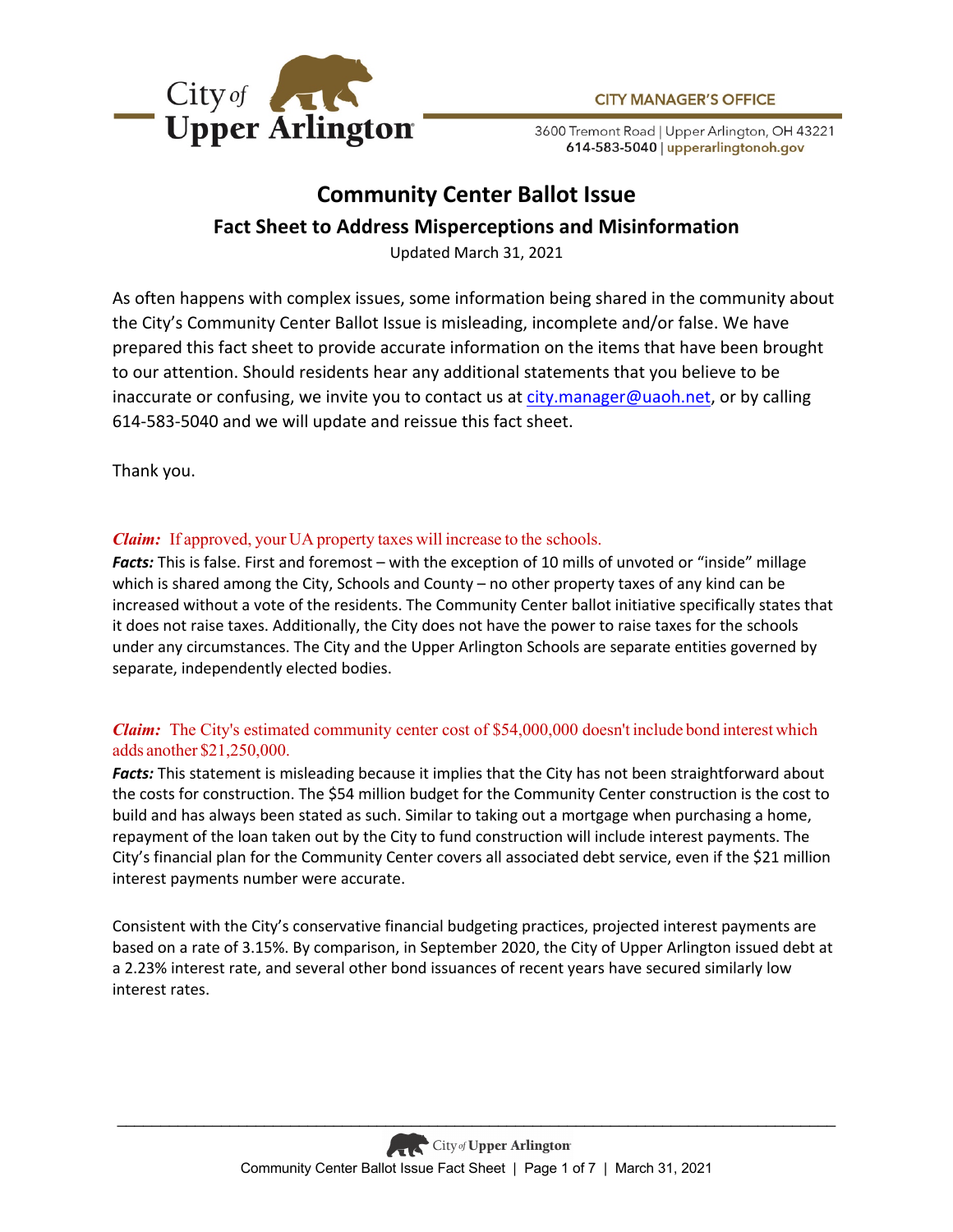## *Claim:*The ballot language focuses on coststo "build" a community center, while omitting significant costs to operate the facility.

*Facts:* This is misleading and incomplete. The work of the Community Center Feasibility Task Force focused heavily on operational issues and financial viability. The City has been very clear and transparent about how a community center would change the costs for operating recreation programming. The Task Force's consultants ran two operations scenarios: one based on membership levels that are similar to facilities in comparable communities, and a "stress test" model based on a reduction of revenues across all categories that ranged from one third to one half lower. If memberships and patronage are comparable to other communities, an Upper Arlington Community Center would likely be operationally sustainable, with the current programming subsidy for recreation and senior programming greatly reduced or even eliminated. Even under the stress test projections, the subsidies required to support recreation programming would remain well within what the City can afford.

Appendix 10 of the Task Force's final report contains the analysis that the Task Force used in making its recommendations and can be found at:

https://docs.uaoh.net/pa/api/Document/ATTkFNrLJlRDJXPd6OPzDcj2iPPKYD1ijXeJCBhLcg7CNK0sb2MW Cjs9FFA3zEzMMD6BpfbblppdSqi2UN363iM%3D/

## *Claim:*The City estimates only 16% of UA households will join a community center. Property taxes will increase on 84% of UA residents who aren't members.

*Facts:* The first part of this statement is incomplete. The pro forma business plan developed by the Task Force's consultants assumed that 16 percent of households would join the Community Center as members. For financial estimating purposes, this is a reasonable, conservative estimate. Based on participation in existing recreation programs, it is believed that membership levels could be significantly higher.

Additionally, implied in this statement is the idea that only residents purchasing a membership would use the facility, which is false. Revenues would also be generated through daily passes for the fitness and aquatics facilities, meeting room and event space rentals, and from numerous programs and classes that would not require membership in order to participate.

The second portion of this statement is simply false. Property taxes will not increase for any UA residents. That is clear in the ballot language. As previously stated, property taxes cannot be raised without a specific vote of the people.

### *Claim:* The City is including 50,000 sq. ft. of office space hoping that business rents will cover costs. If this risky bet fails, taxpayers will have to make up the difference.

*Facts:* This statement is false and misleading. The City does not intend to build the office space unless tenants are identified to occupy a majority of the space and defray the costs of building it.

Initial estimates show that prior to accounting for revenue from the office portion of the building, the City only needs to identify additional funding sources of approximately \$250,000 per year to cover the debt service on the \$40 million in long-term debt required to construct the Community Center. If the City chose not to construct the office space, several other revenue streams exist that could cover the debt service on the Community Center: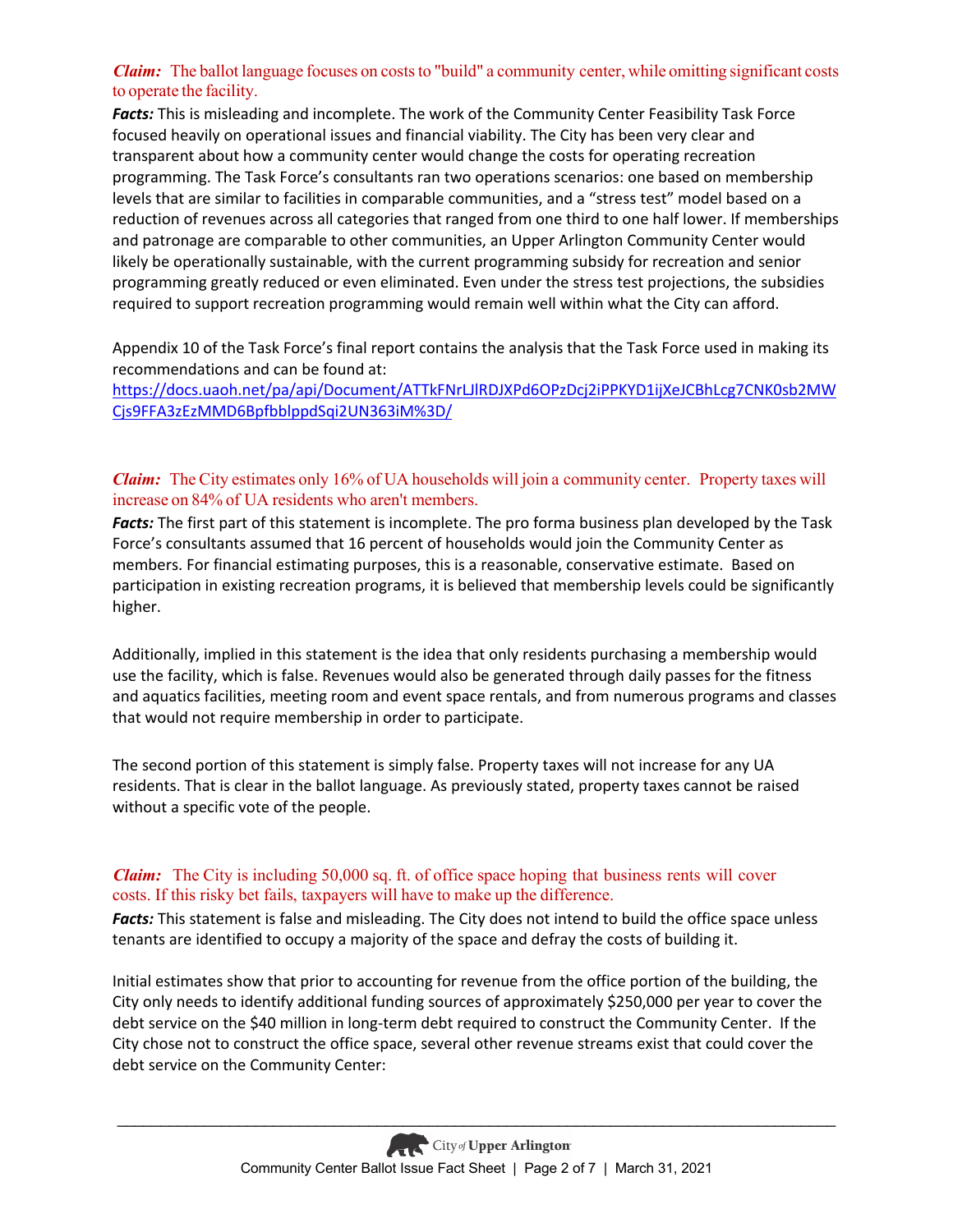- From 2015–2019, the City added approximately \$250,000 per year to its reserve funds (2020 was far greater, but that figure was skewed by CARES Act and other pandemic related funding). During that time, and including in 2020, the City spent over \$126 million on capital projects like water, sewers, roads, sidewalks and TIF-district public infrastructure. The City has maintained the increase in capital investments for the community since the passage of Issue 23 in late 2014. The City's budget is projected to afford the level of debt service needed for these capital projects by using conservative estimates of future revenues including taxes. The City's current 10-year Capital Improvement Program for years 2021-2030, projects spending over \$140 million on various improvements such as roads, waterlines, sewers and parks directly through the use of cash and future bond issuances.
- Even for the past 12 months (April 1, 2020-March 31, 2021) the year most directly impacted by the pandemic – the City's income tax receipts will have increased by 10.5% or \$860,000. That single year's growth accounts for 344% of the debt service that would be required if the office portion of the project does not go forward (see estimate of \$250,000 above).
- Site preparation has started on the Arlington Gateway project, which is projected to generate a minimum of \$500,000 in additional annual income tax revenues.

The City recognizes that adding office to the project adds risk, which is why it is being used as an opportunity to make the project better, not as a requirement to get it done.

*Claim:*In order to finance this project, the UA School Board has agreed to forego almost all tax collections on the estimated propertyvaluation oftheKingsdale development project proposed by Continental Real Estate. The City has said that the project will have a taxable value of about \$60 million, a Continental representative estimated that the project would have a build-out value of over \$100 million. Assuming the validity of Continental's estimate, then the UA schools will be foregoing nearly \$1,800,000 annually in property taxes for 30 years at today's tax rates. As the Continental project increases in tax valuation over the years, the UA schools will forego even more tax dollars.

*Facts:* This statement is false. The City tried to use the most reasonable, yet conservative value estimate available. It is hoped and anticipated that the private development on the site will far exceed estimates, because that would have a huge benefit to BOTH the City and UA Schools.

If the projected value is underestimated by 60 percent as implied by this statement, the City would be able to repay its debt on the Community Center much more quickly. A 60 percent increase in value would translate to a 60 percent increase in TIF payments, potentially reducing the term of the 30-year loan by 10-15 years and saving on interest expense.

The Upper Arlington Schools would also benefit, receiving their full share of new property taxes much sooner than currently projected.

*Claim:*The UA schools have already stated that they intend to seek a property tax levy increase this Fall. *Facts:* This is false. In early March of 2021, the Upper Arlington Schools Treasurer stated at a board meeting and it was widely reported in the community that the Schools would not go to the voters for a renewal or tax increase in 2021.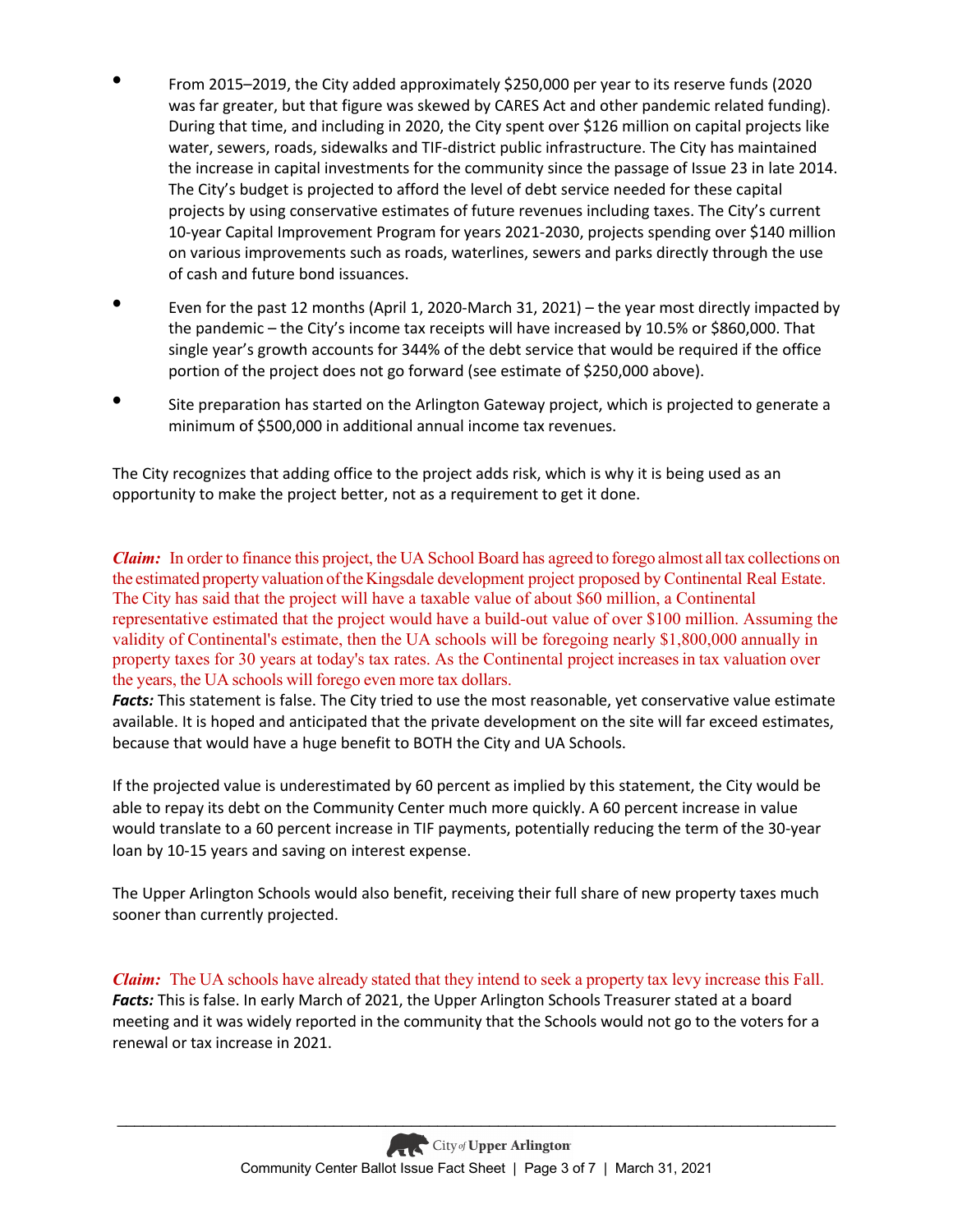*Claim:*The City is proposing diverting \$8,800,000 from existing revenues for the community center build. These revenues exist because of Issue 23 passed in 2014 that raised UA'sincome tax by 25% (from 2%to 2.5%). TheCitystressed when promoting that tax increase that its 100- year-old infrastructure, sewers, gutters, streets and curbs were desperately in need of replacement. They still are. Many residents continue to experience sewage and storm water backups because of infrastructure that desperately needs to be replaced.

*Facts:* This statement is misleading. Since 2014 and the passage of Issue 23, the City has proactively increased spending on infrastructure in response to the community's support. In combination with recent TIF developments separate and apart from the new Kingsdale TIF, the City has averaged more than \$21 million in capital spending per year on public infrastructure and equipment. This is more than double the average annual spending prior to the passage of Issue 23. The City is confident it can continue this level of spending while also constructing and operating an active community center. The City's current 10-year Capital Improvement Program projects spending approximately \$140 million during 2021-2030 on various types of improvements such as roads, waterlines, sewers, and parks directly through the use of existing cash balances, income tax including the Issue 23 increase, and future bond issuances.

The City takes very seriously concerns about wastewater and storm water back-ups. After two major storm events caused flooding throughout Central Ohio in the Spring of 2020, the City undertook a thorough investigation of all areas that experienced wastewater backups. Based on its findings, the 2021 capital budget was increased to cover additional sanitary sewer repair work, chemical root removal, increased video inspections, as well as adding a budget for backflow preventer reimbursement for qualifying homes. For more information on our investigation into these issues, you can view our complete report at: https://upperarlingtonoh.gov/wp-content/uploads/2021/04/Sanitary-Storm-Investigation-from-March-May-2020.pdf

The City has been implementing large projects to improve our storm sewer system in 2020 and 2021 with the Mountview Road project, and Northwest Boulevard Phase 1 and Phase 2 projects. To decrease the amount of inflow and infiltration (rainwater) getting into the sanitary sewer system, the City continues to invest over \$1.3 million of annually in the Sustainable Sewer Solutions project which rehabilitates our sanitary mains and laterals by lining the sewers using trenchless technology.

# *Claim:*The City's Finance Director has described funding for this proposal as a "heavy lift" and admits that UA's AAA bond rating will be downgraded to AA if this project moves forward. That will result in UA taxpayers paying more in the future.

*Facts:* This statement is false and incomplete. The City has always been very honest that a Community Center represents a major investment and will indeed be a heavy lift for the community. This would be the largest new asset developed by the City in decades. All involved in the study and development of the proposal before voters take this responsibility very seriously but are confident it can be accomplished while still maintaining a high level of services, continuing important reinvestment in all of the City's assets and preserving the City's exceptional fiscal position.

Regarding the City's Bond Rating, the City's Finance Director did raise these concerns, but he did not predict a specific revised rating. It is possible that building a community center, combined with a variety of other factors, could translate to a downgrade. However, the City's bond advisors anticipate at most, a reduction from AAA to AA1, which would translate to a nominal increase of 0.05% - 0.10% in interest rates for future bond issuances. To put this in perspective, only 4% of municipalities in Ohio have a AAA rating and 9% have an AA1 rating. Therefore, UA would still be in the top 13% of rated communities.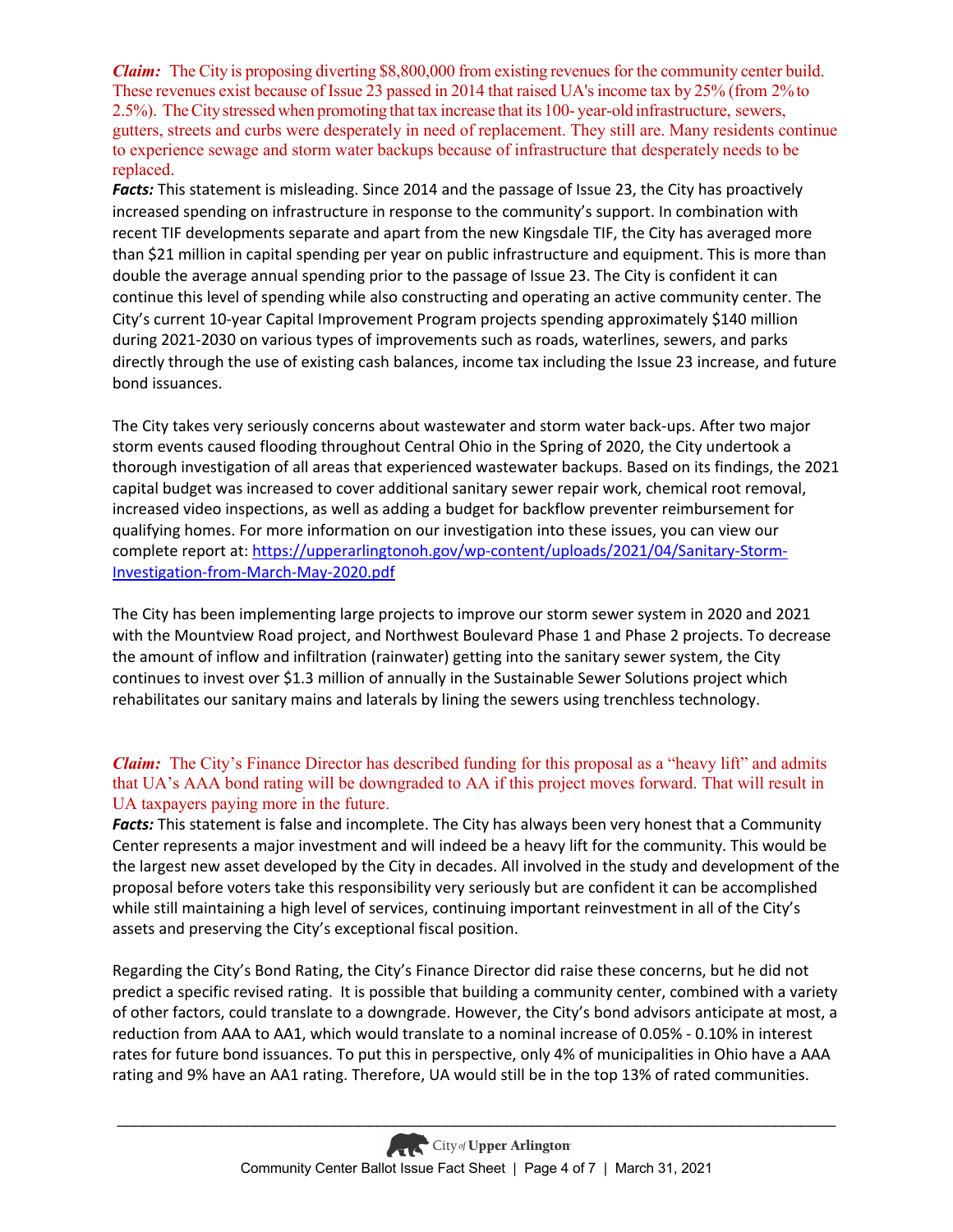#### *Claim:*The projected annual operating costs are inconsistent with experience at similar facilities.

*Facts:* This statement is false. The operating budget projects expenses at \$3.4 million for a 95,000 square foot facility (\$35.79 per SF) which is in the same range as regional facilities: Dublin - \$36.36, Westerville - \$37.50, and Worthington - \$41.66.

## *Claim:*Estimated operating costssuggest an annual operating subsidy somewhere between the \$600,000 a yearthat Westerville subsidizesits community center and the \$4 million that Dublin has spent to operate itsfacility.

*Facts:* This statement is incomplete. The City currently subsidizes recreation and senior programming that would be relocated to the community center by approximately \$530,000 per year. The business operations model based on similar facilities projects full cost recovery, reducing this subsidy to \$0 if the Community Center meets its projections. Under a "stress test" operations model the subsidy needed to support operations would increase by up to approximately \$250,00 (for a total subsidy of \$780,000 per year).

The City offers a wide variety of recreation services at different locations today that would be incorporated into the Community Center. This would translate to efficiencies in resources and greater flexibility for adding new programs and services that would generate new revenue streams, and the City is confident that a Community Center would be operated in a fiscally responsible way.

#### *Claim:*There is no mention about upkeep.

*Facts:* This is false and misleading. The Task Force Finance Committee and consultants established a maintenance fund as part of the operating budget. On an annual basis, five percent of revenue would be set aside for future maintenance needs. Based on the full-potential projections, this equates to \$1.1 million in the first six years. The City recognizes how critical this is to the long-term viability of the facility.

### *Claim:*The City proposes, in part, to fund ongoing Community Center operations by including, 50,000 to 60,000 square feet of office space expecting to lease it as a revenue generator. Gahanna embarked on a similar speculative scheme with taxpayer dollars in Creekside, a mixed-use development.

*Facts:* This statement is false. The Upper Arlington proposal is focused on securing a medical office partner and is already receiving significant interest. Modeled after a successful partnership in Mason, Ohio, the City is seeking a medical partner to sign a long-term lease for most, if not all of the space. Any remaining office space would be highly marketable, based on the direct access to amenities, housing options and the Community Center.

This project is fundamentally different than Gahanna's Creekside, which was a more speculative project that relied heavily on leasing retail space and was constructed shortly before the financial crisis of 2008. Kingsdale is in an established area and the proposal is to build approximately half the office space that was included in the Creekside development.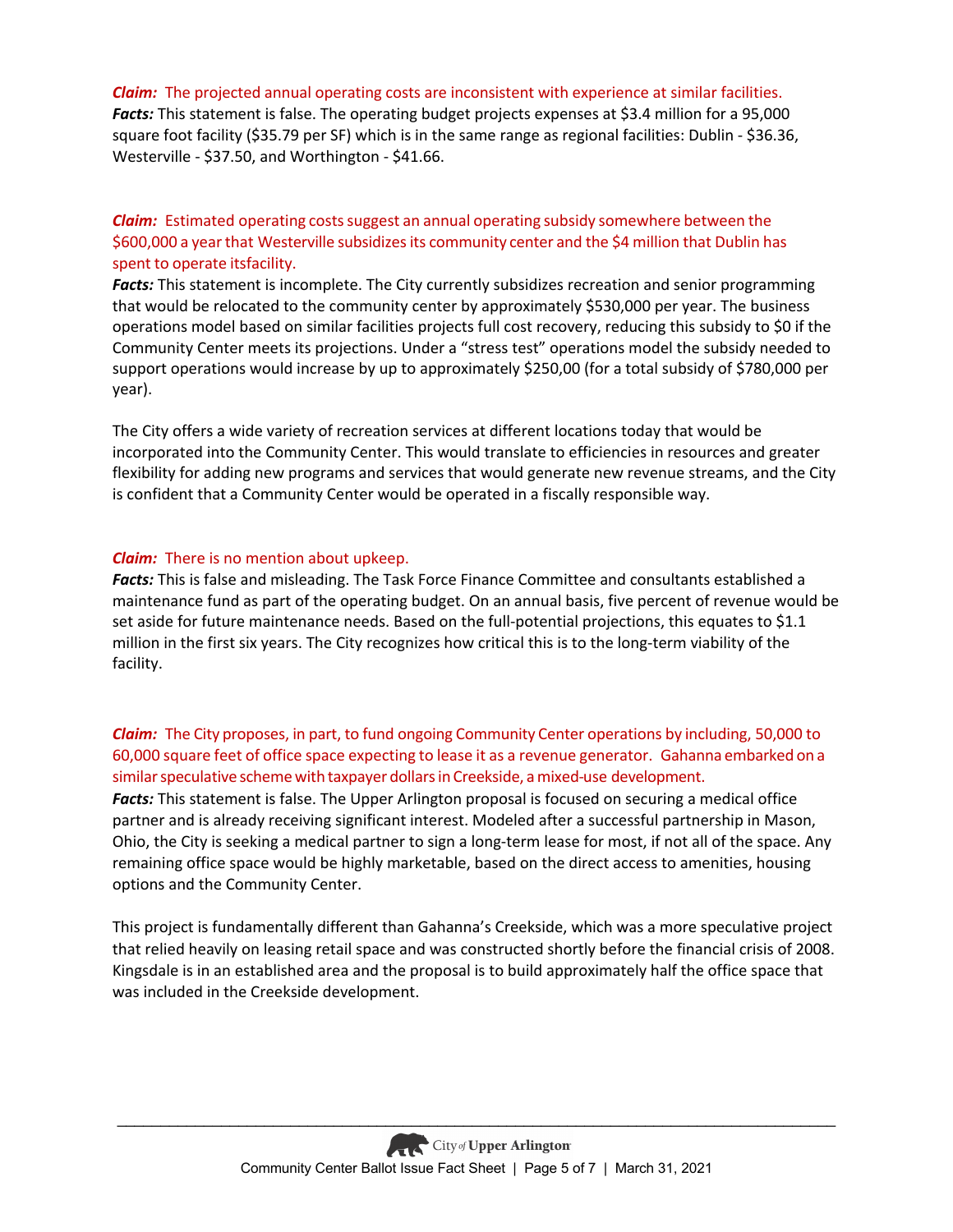*Claim:*In a March 17, 2021 *Columbus Dispatch* article titled "Almost 1 In 5 Columbus Offices Are Vacant, Adding To Oversupplied Central Ohio Market," it was reported that over 19% of central Ohio offices are empty, the highest rate in over ten years because of the COVID pandemic. The article reported that many employers have rethought their leasing needs, and are having more and more employees work from home. Given the uncertainty that surrounds office space, the City's timing couldn't beworse with its decision to dive into the speculative and risky office market.

*Facts:* This statement is incomplete. Based on feedback from local real estate brokers and national site selection consultants, the City has concluded that this is precisely the correct time for this kind of space. Office users are looking for amenity-rich space to entice workers back into the office environment.

There will not be space in Central Ohio with higher amenities than the community center building. Offices that are vacant around Columbus share the following attributes: they are disconnected from amenities, they are in old buildings, and they are in suburban office parks or aging downtown office towers. The office space at Kingsdale will have none of those challenges.

The shift to working from home actually represents a significant opportunity for Upper Arlington, and it is one that makes a community center even more critical. As workers lose connections in the office, the spaces and amenities offered by a community center will be even more vital. The ability to hold meetings, gather with friends and colleagues, exercise and ensure that children are safe and engaged will be a significant draw to workers who are deciding where to home and office.

As stated above, the City sees the office space as an important enhancement to the project, but it is not necessary for the project to succeed.

*Claim:* UA taxpayers currently pay 7 extra fees for basic government services that most other central-Ohio taxpayers are not subjected to. They are: (1) a separate property tax to cover the City's already existing obligation to pay the PERS retirement obligation forsafety forces under the Ohio RevisedCode; (2) a separate 1997 property tax to cover basic infrastructure repairs; (3) special fee to coversanitation services; (4) special fee for 911 runs when you call the squad; (5) quarterly water line feethat is billed and collected on your quarterly Columbus water bill; (6) quarterly sewer line fee thatis billed and collected on your quarterly Columbus sewer bill; and (7) a yearly stormwater fee thatwas imposed to pay for stormwater projects.

*Facts:* This statement is at a minimum misleading. No source is given for the comment that "most" other Central Ohio taxpayers are not subject to these fees. Mathematically, that statement could be fact if the City of Columbus and two or three suburbs do not charge a certain fee. However, several other communities have supplemental police and fire pension levies and special millage for this item. While Columbus, Dublin, Worthington and Grandview do not charge for waste removal; at least nine other communities do. It is true that most municipalities do not charge for EMS runs, but in most other suburban communities, that service is provided by the township or another municipality which levies the fee. Regarding water and sewer fees, outside of the City of Columbus there is a great deal of variability in the fees that are charged, largely dependent on the age of the infrastructure in the community.